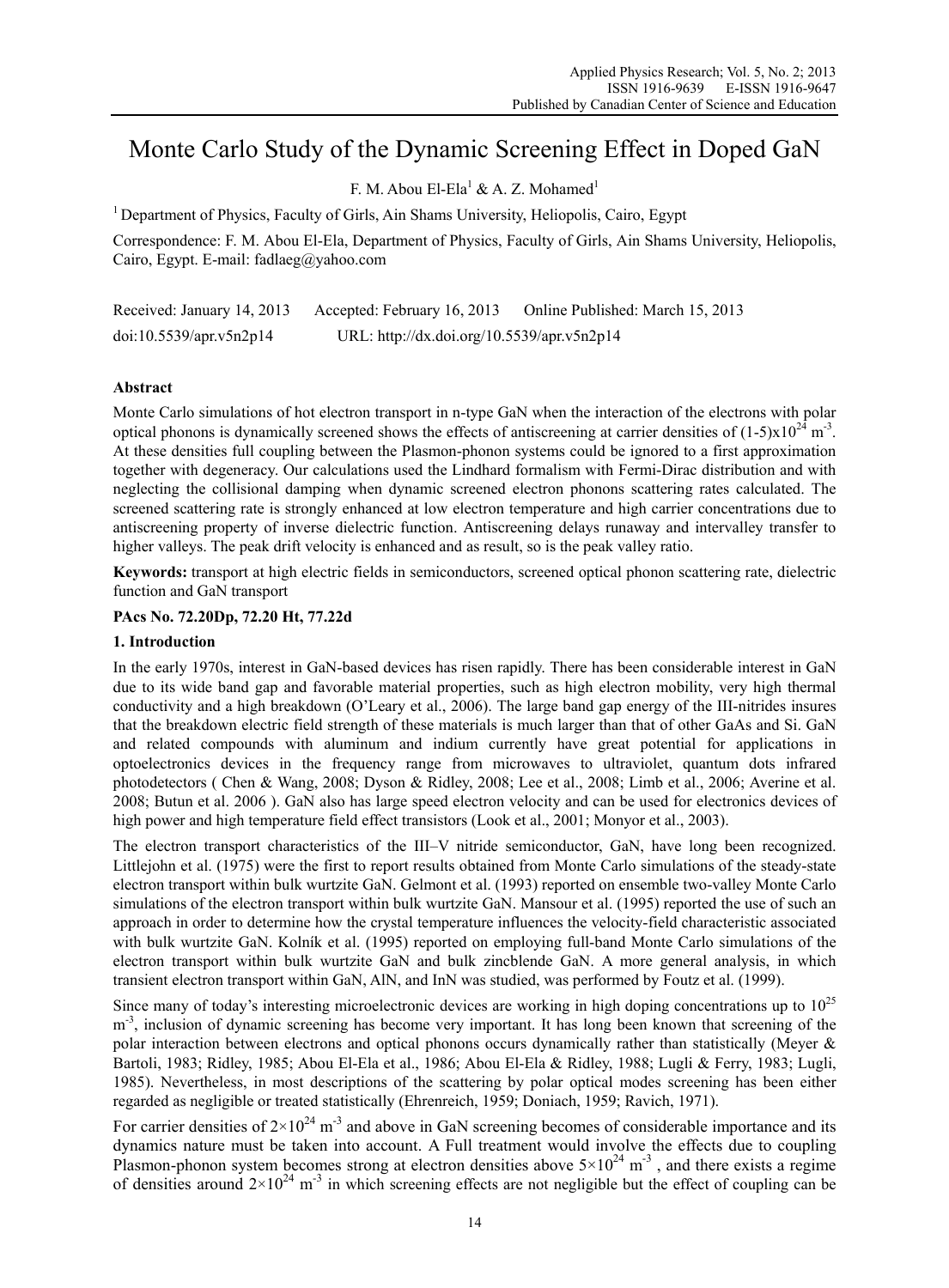ignored. This regime turns out to be where the phenomenon of antiscreening is strong, and it may therefore be denoted the antiscreeening regime.

We explore the effect of antiscreening to model hot electron transport at high electric fields with aim of illuminating features such as the peak drift velocity, the peak to valley ratio, runaway, and the electron transfer negative differential resistance.

## **2. Dynamic Screened Optical Phonon Scattering Rates**

At high doped GaN, the dynamic screening is highly favorable for polar optical phonon interaction due to it is dynamic nature. in GaN, The polar optical phonon frequency  $\omega_0$  is high and is different from that of the electron plasmon frequency  $\omega_p$ . Phase lags accurse if  $\omega_p < \omega_0$  which produces what so called an anti screening effect. The interaction between an electron and the polar optical phonon is enhanced due to electron piling up on the potential peaks instead of the trough.

The effect of screening was described by the interaction screened potential. The potential is given by Ridley (1988)

$$
\frac{v_s(q, \omega)}{v(q, \omega)} = \frac{k_{\infty}(q, \omega)}{k(q, \omega)}
$$

where  $v(q, \omega)$  and  $v_s(q, \omega)$  are the interaction potential unscreened and screened (by free carriers) respectively,  $k_{\infty}(q, \omega)$  is the high-frequency dielectric contribution from the valence band electrons and k(q, ω) is wave vector and frequency dependent dielectric function.

The rates for electron-screened phonon scattering are calculated (Ridley, 1988) using the limit of integral in both absorption and emission were given by Equations (2-4).

$$
W(k) = \frac{e^2 \omega_0 m^{*1/2}}{4 \ 2^{1/2} \pi \hbar \varepsilon_0} \left(\frac{1}{\varepsilon_\infty} - \frac{1}{\varepsilon_s}\right) \frac{1}{E_k^{1/2}} \left[n(\omega_0)\right]^{\frac{X_{\text{max}}}{\int_{X_{\text{min}}}} \frac{[G(x,\omega)]^2}{x} dx + (n(\omega_0) + 1) \int_{X_{\text{min}}}}^{X_{\text{max}}}{\frac{[G(x,\omega)]^2}{x} dx} \tag{1}
$$

Where the first term represents the screened polar optical phonon absorption while the second term corresponds to screened polar optical phonon emission. In Equation (1),  $\hbar \omega_0$  is the energy of the polar optical phonon,  $\varepsilon_{\infty}$  is the high frequency optical dielectric constant,  $\varepsilon_0$  is the relative static dielectric constant,  $\varepsilon_0$  is the permittivity of free space and *m*\* is the effective electron mass. The number of optical phonon will be given by Bose Einstein statistics. For simplicity, we assume that  $\omega$  equals the longitudinal phonon frequency  $\omega_0$ . With following

$$
x = \frac{q}{k_o} \quad k_o = \left(\frac{2m^* \omega}{\hbar}\right)^{\frac{1}{2}}
$$
  
 
$$
G(\mathbf{q}, \omega) = k_{\infty}(\mathbf{q}, \omega)/k(\mathbf{q}, \omega)
$$

where the limits of integration for both absorption and emission of the screened polar optical phonon are

$$
x_{\text{max}} = \frac{q_{\text{max}}}{k_0} = \left(\frac{E_k}{\hbar \omega_0}\right)^{1/2} \left[ (1 \pm \frac{\hbar \omega_0}{E_k})^{1/2} + 1 \right] \tag{2}
$$

$$
x_{\min} = \frac{q_{\min}}{k_0} = \left(\frac{E_k}{\hbar \omega_0}\right)^{1/2} \left[ (1 + \frac{\hbar \omega_0}{E_k})^{1/2} - 1 \right] \qquad \text{absorption} \tag{3}
$$

$$
= \left(\frac{E_k}{\hbar \omega_0}\right)^{1/2} [1 - (1 - \frac{\hbar \omega_0}{E_k})^{1/2}] \qquad \text{emission} \tag{4}
$$

K(q, ω) (dielectric function) written as

$$
k(\mathbf{q}, \omega) = k_R(\mathbf{q}, \omega) + i k_I(\mathbf{q}, \omega)
$$
 (5)

The real part and imaginary part of dielectric function for Fermi-Dirac distribution are obtained after using dimensionless parameter, as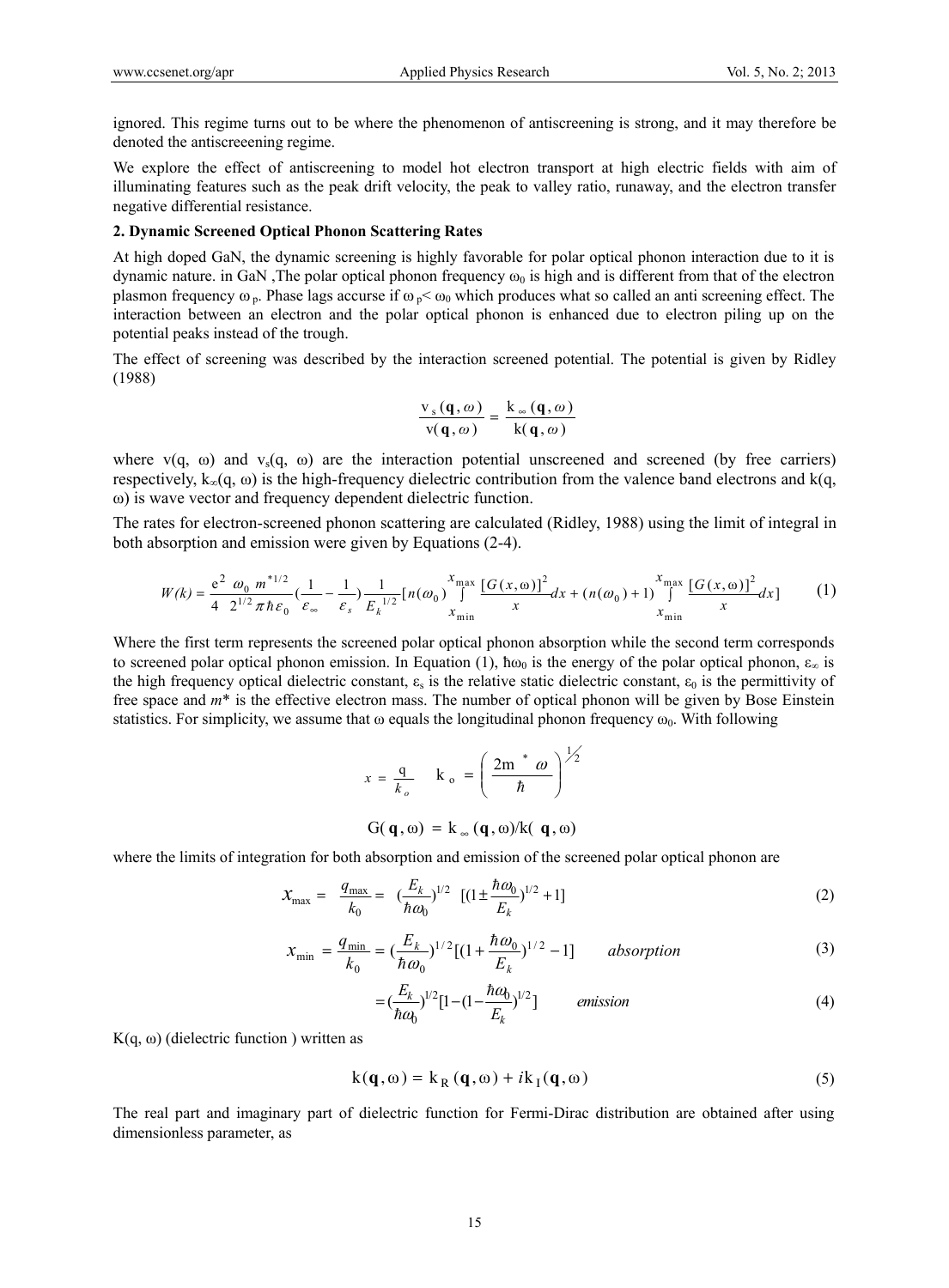$$
\frac{k_{R}(\mathbf{q},\omega)}{k_{\infty}(\mathbf{q},\omega)} = 1 + \frac{3}{8} \frac{\gamma^{2}}{\Delta_{0}^{3/2}} \frac{1}{x^{3}} \int_{0}^{\infty} y \frac{1}{1 + \exp\left[\theta(y^{2} - \Delta_{f})\right]} \ln\left[\frac{\left(1 + \frac{x}{2y}\right)^{2} - \frac{1}{4x^{2}y^{2}}}{\left(1 - \frac{x}{2y}\right)^{2} - \frac{1}{4x^{2}y^{2}}}\right] dy
$$
(6)

$$
\frac{k_1(\mathbf{q},\omega)}{k_\infty(\mathbf{q},\omega)} = \frac{e^2 m^{*2} k_B T_e}{2 \pi \epsilon_\infty \hbar^4 q^3} \quad \ln \left[ \frac{1 + \exp\left(\frac{-m^*}{2\hbar^2 \mathbf{q}^2 k_B T_e} (\frac{\hbar^2 \mathbf{q}^2}{2m^*} - \hbar \omega)^2 + \frac{E_f}{k_B T_e}\right)}{1 + \exp\left(\frac{-m^*}{2\hbar^2 \mathbf{q}^2 k_B T_e} (\frac{\hbar^2 \mathbf{q}^2}{2m^*} + \hbar \omega)^2 + \frac{E_f}{k_B T_e}\right)} \right] \tag{7}
$$

We use the dimensionless variables

$$
\gamma = \frac{\omega_{\rm p}}{\omega} \qquad \omega_{\rm p} = \left(\frac{\text{Ne}^2}{\varepsilon_{\infty} \text{m}^*}\right)^{\frac{1}{2}} \qquad \theta = \frac{\hbar \omega}{k_{\rm B} T_{\rm e}}
$$

$$
y = \frac{k}{k_o} \qquad x = \frac{q}{k_o} \qquad k_{\rm o} = \left(\frac{2 \text{m}^* \omega}{\hbar}\right)^{\frac{1}{2}}
$$

$$
\Delta_{\rm f} = \frac{E_{\rm f}}{\hbar \omega} \qquad \Delta_{\rm o} = \frac{E_{\rm fo}}{\hbar \omega} \qquad E_{\rm fo} = \frac{\hbar^2}{2m^*} \left(3\pi^2 N\right)^{\frac{2}{2}} \tag{8}
$$

*m*

The Fermi-Dirac distribution becomes

$$
f_o(E_k) = [1 + \exp[\theta (y^2 - \Delta_f)] ]^{-1}
$$

The inverse of dielectric function depends on both the wave vector q and the frequency of the phonon  $\omega$ . E<sub>0</sub> and  $E_f$  define as Fermi energy at T = 0 and T<sub>e</sub> respectively at carrier concentration N where T<sub>e</sub> is the electron temperature.

A comparison between total polar optical phonon scattering rate and total screened polar optical phonon scattering rate for electrons in the central valley for various carrier concentrations for both electron and lattice temperature 300 K is presented in Figure 1. The screened scattering rate is enhanced with increasing carrier concentrations. This emphasizes the influence of antiscreening regime.

#### **3. Results and Discussion**

In our study we simulate 10000 electrons by using Monte Carlo method. The main types of scattering mechanisms included in our calculations are polar optical phonon scattering, acoustic phonon scattering, piezoelectric phonon scattering, equivalent intervalley phonon scattering and non- equivalent intervalley phonon scattering (Lugli, 1985; Jacoboni & Lugli, 1989; Abou El-Ela, 2002). Also, the screened polar optical phonon scattering is assumed to operate only in the central valley due to large electron effective mass in the other valleys.

The carrier concentrations chosen are around  $4x10^{24}$  m<sup>-3</sup>, and we believe it is safe enough to ignore the electron-plasmon couple mode interaction, up to used electron concentration. In addition, the pauli exclusion principle renders the phonon scattering rate and can neglected to simplify the calculations (Long, 1986). The Lindhard formalism (Ridley, 1988; Lindhard, 1954; Ziman, 1972) is a very good approximation to the dielectric function in the weak coupling limit; in additions to neglecting the collisional damping. Also, for simplicity nonparabolicity and the coupling between various electrons and holes have been neglected. The material parameters used for our simulations are tabulated in Table 1 while the valley parameters selections are presented in Table 2 (O'Leary et al., 2006; Lambrech, 1994).

The variation of steady state velocity with electric field for GaN is presented in Figure 2 for lattice temperatures 300 K, where a comparison between the polar phonon scattering (Pol) and the screened polar phonon scattering (Sc) at a carrier concentration  $(1-5)\times10^{24}$  m<sup>-3</sup> has been shown. Application of a strong electric field accelerates the electron up to phonon energy, so that electron having reached this energy will immediately emit a phonon, thereby losing nearly all of its kinetic energy. The scattered electron with energy  $E = 0$  was accelerated once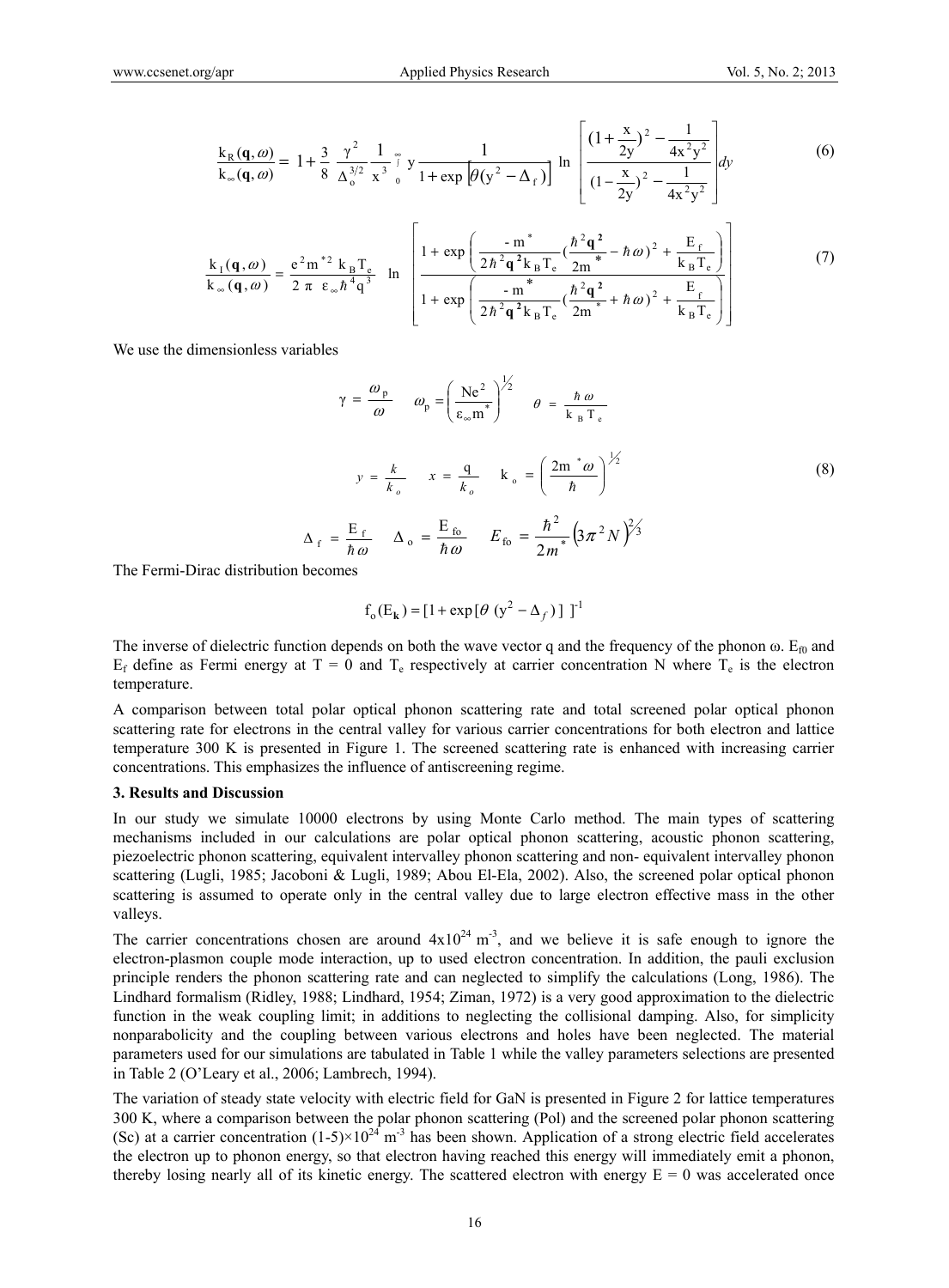again to  $E = \hbar \omega$ , and the same process is repeated thereafter until it is interrupted by other scattering agent. Such phenomenon is often referred to as a streaming motion. The drift velocity decreases relative to the unscreened case as a consequence of increase the carrier concentration in the first region of Figure 2 for electric fields between (50-200) $\times$ 10<sup>5</sup> V/m; therefore, the streaming motion becomes highly favorable in this region. In the second region, at electric field above  $200 \times 10^5$  V/m, the intervalley scattering becomes more effective in controlling the motion of the electron, while the electron temperature increases as a result of the energy gained from the field. In second region the drift velocity in screened cases increases compared to unscreened case due to Antiscreening delays runaway and intervalley transfer to higher valleys.

Other transport data collected during the M.C program for equilibrium state includes the electron average velocity in the central valley for lattice temperatures 300 K at carrier concentrations  $(1-5)\times10^{24}$  m<sup>-3</sup>, shown in Figure 3.

The mean electron energy in central valley for lattice temperatures 300 K is presented in Figure 4 at a carrier concentrations  $(1-5)\times10^{24}$  m<sup>-3</sup> for lattice temperatures 300 K. The mean electron energy for the screened case decreases with increasing carrier concentration due to the enhanced phonon emission.; meanwhile Figure 4 shows the influence of streaming motion in reducing the electron energy. The fractional electron number in the central valley for lattice temperatures 300 K at carrier concentrations  $(1-5) \times 10^{24}$  m<sup>-3</sup> is shown in Figure 5. As a result of quenching the electron energy in the central valley, the fractional electron number increases with increasing the carriers concentrations in screened polar optical.

In Figures (6-a, b, c) we presented the influence of screened polar optical phonon scattering at a carrier concentrations (1-5) $\times$ 10<sup>24</sup> m<sup>-3</sup> on the energy distribution for electric field (70, 100, 250) $\times$ 10<sup>5</sup> V/m. The electron energy is shifted to small energy for increasing electron densities, as result of the antiscreened polar optical phonon emission. A kink appears in the energy distribution at electron energy equal to the phonon energy. There is another kink at electron energy correspond to 2ħω, representing iterative emission of two phonons, which is possible only at lattice temperature 300 K. It is very important to notice the reduction of the number of electrons transferred to higher valley. This is in fact due to drop of electron average energy which becomes quite large at high carrier densities.

In Figure 7, the variation of the drift velocity with the electric field is presented at carrier and impurity concentrations of  $5\times10^{24}$  m<sup>-3</sup> for lattice temperatures 300K ; in this figure we studied the influence of:

a- Polar optical phonon scattering.

b- Polar optical phonon scattering with impurity scattering (Imp scattering), (Ridley, 1988; Van de Roer, 1986) and electron- electron scattering (E-E scattering), (Bruentti, 1985).

c- Screened polar optical phonon scattering with both with impurity scattering (Imp scattering) and electronelectron scattering (E-E scattering).

Also acoustic phonon scattering and intervalley scattering are included; the results presented for lattice temperature of 300 K. The increase of the drift velocity in case of screened polar phonon scattering is not altered much with inclusion of E-E scattering and the impurity scattering.

Figure (8) showed the variation of the electron energy in the  $\Gamma_1$  valley at carrier and impurity concentrations of  $5\times10^{24}$  m<sup>-3</sup> for lattice temperatures 300 K. The electron average energy in the central valley decreases with the inclusion of both electron- electron scattering (E-E) and the impurity scattering. Therefore, the probability of the electron transfer to upper valley decreases resulting in an increase of the fractional number of the electron in central valley.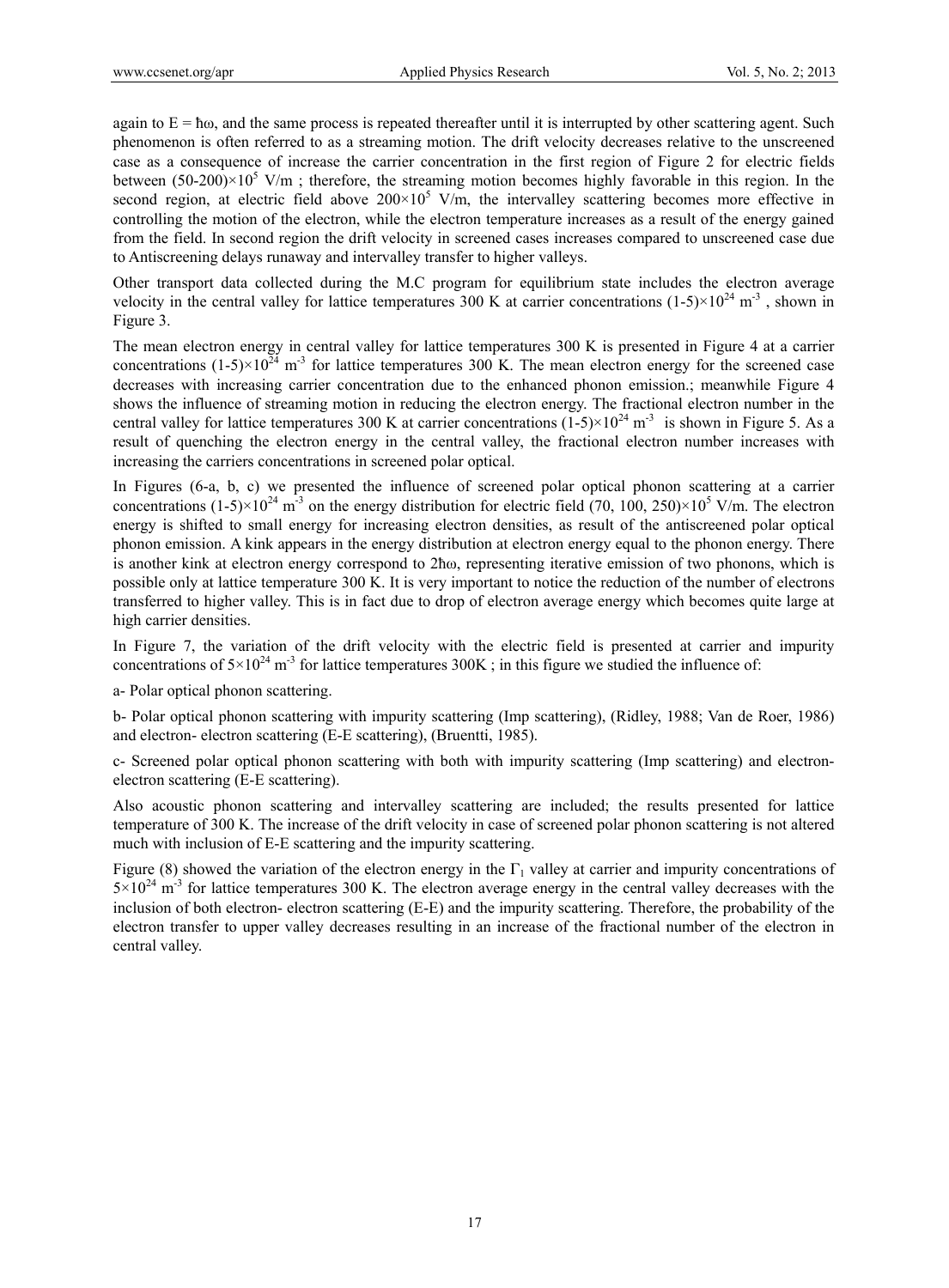

Figure 1. Scattring rate for polar phonon emission in the  $\Gamma_1$  Valley against electon energy for various carrier concentrations



Figure 2. The total electron drift velocity versus electric field at 300 K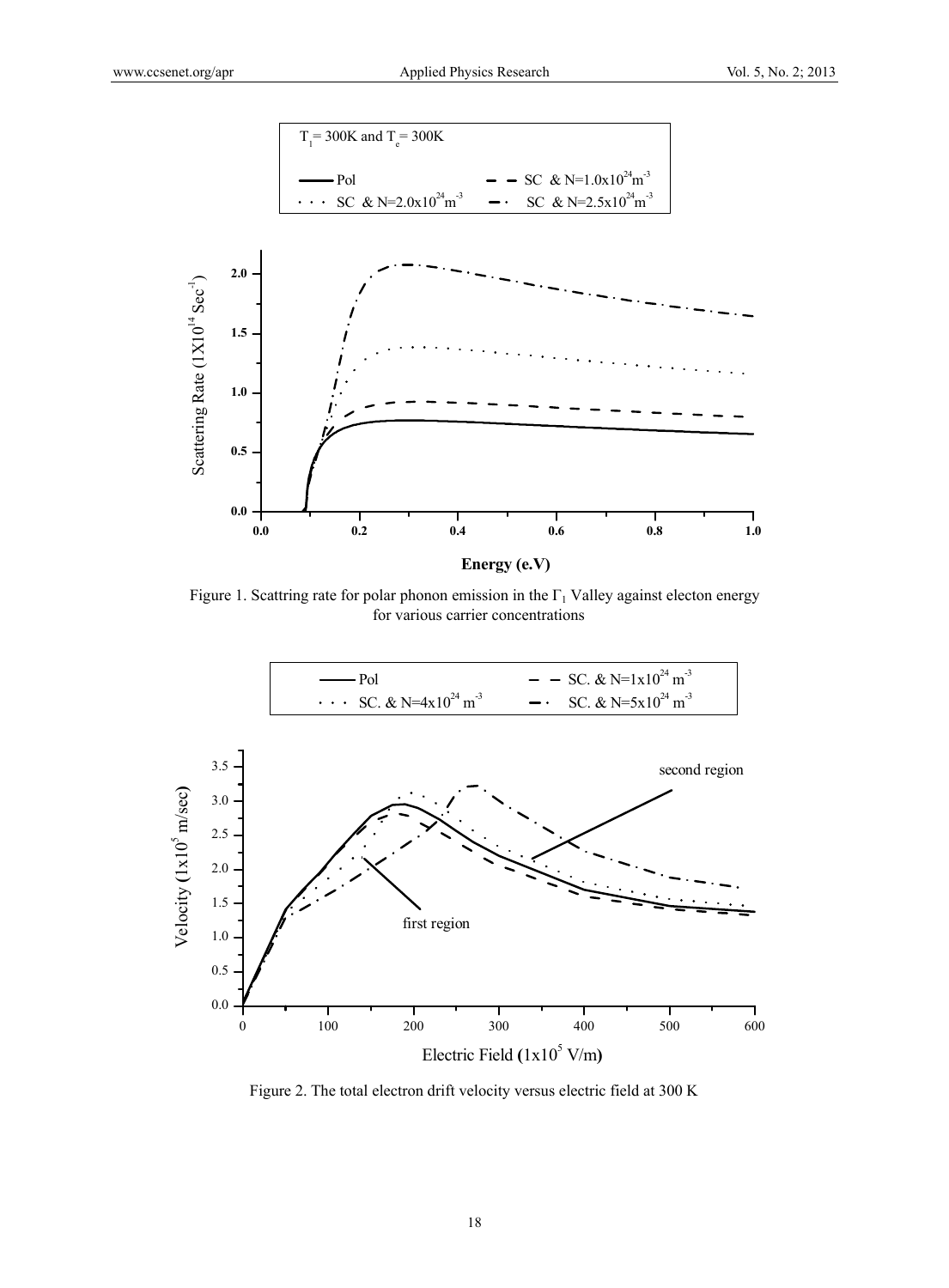

Figure 3. The average electron drift velocity versus electric field in the  $\Gamma_1$  valley at 300 K



Figure 4. The average electron energy versus electric field in the  $\Gamma_1$  valley at 300 K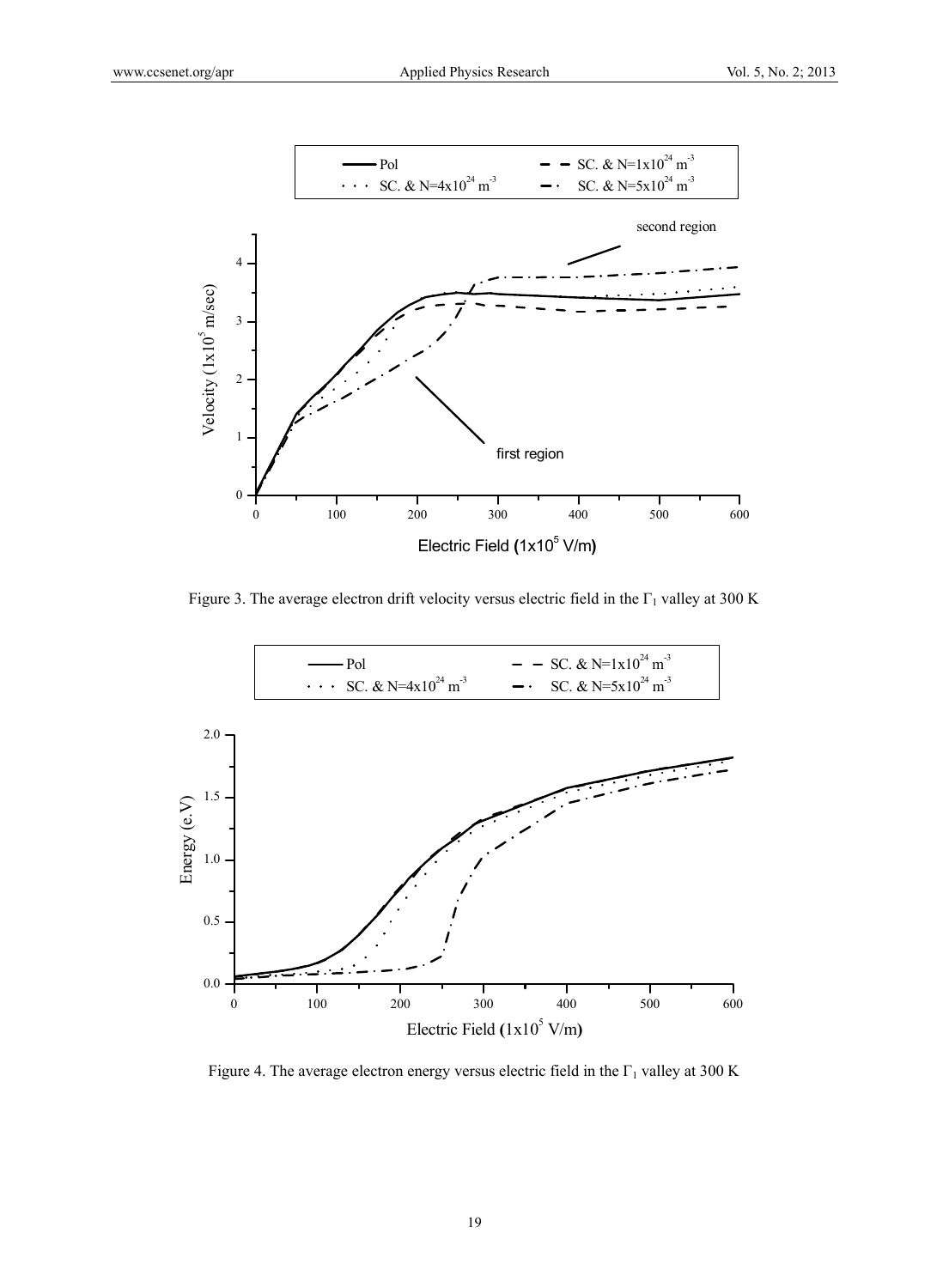

Figure 5. The freaction number of electron versus electric field in the  $\Gamma_1$  valley at 300 K

Table 1. The material parameters corresponding to wurtzite GaN

| <b>Parameter</b>                                     | Value     |
|------------------------------------------------------|-----------|
| Mass density ( $kg/m3$ )                             | 6150      |
| Sound velocity (m/s)                                 | 6560      |
| Acoustic deformation potential (eV)                  | 8.3       |
| Static dielectric constant                           | 8.9       |
| High-frequency dielectric constant                   | 5.35      |
| Piezoelectric constant, $e_{14}$ (C/m <sup>2</sup> ) | 0.375     |
| Optical phonon energy (eV)                           | 0.0912    |
| Intervalley deformation potentials $(eV/m)$          | $10^{11}$ |
| Intervalley phonon energies (eV)                     | 0.0912    |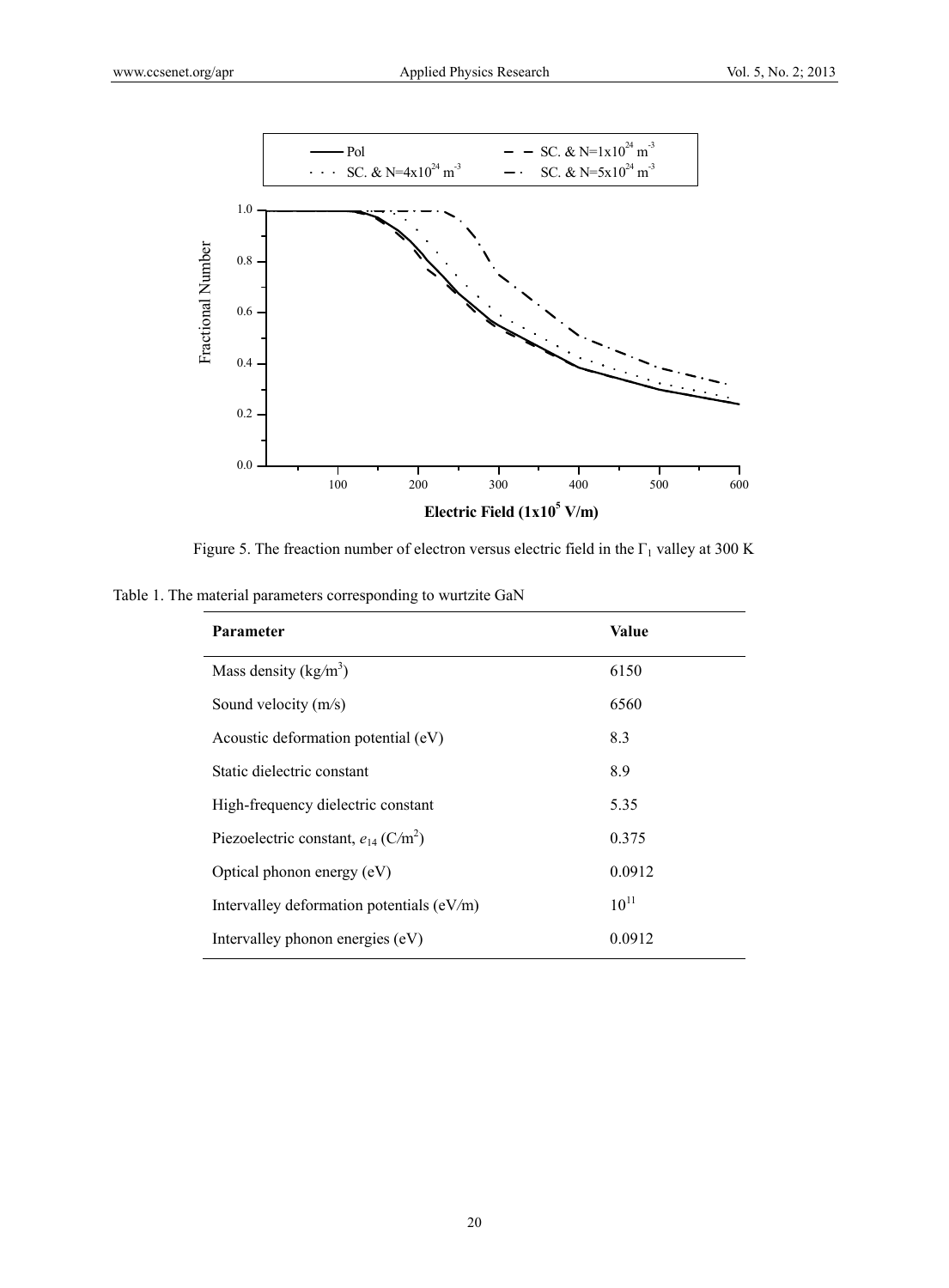

Figure 6. The number of D. F. versus electron energy in  $\Gamma_1$  valley at 300 K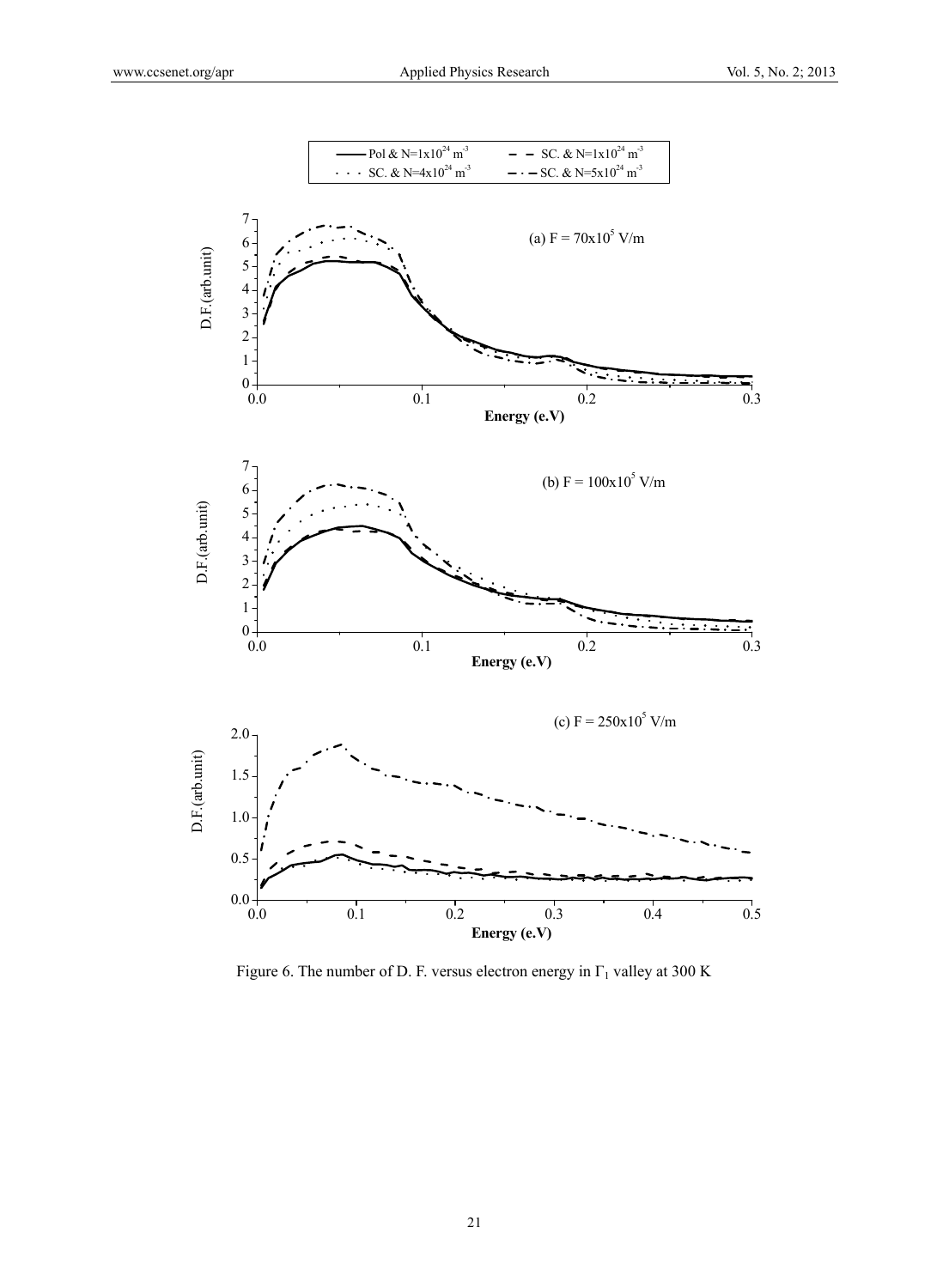

Figure 7. The total electron drift velocity versus electric field at 300 K in case of unscreened and screened polar optical phonons scattering



Figure 8. The average electron energy versus electric field in the  $\Gamma_1$  valley at 300 K in case of screened polar optical phonons scattering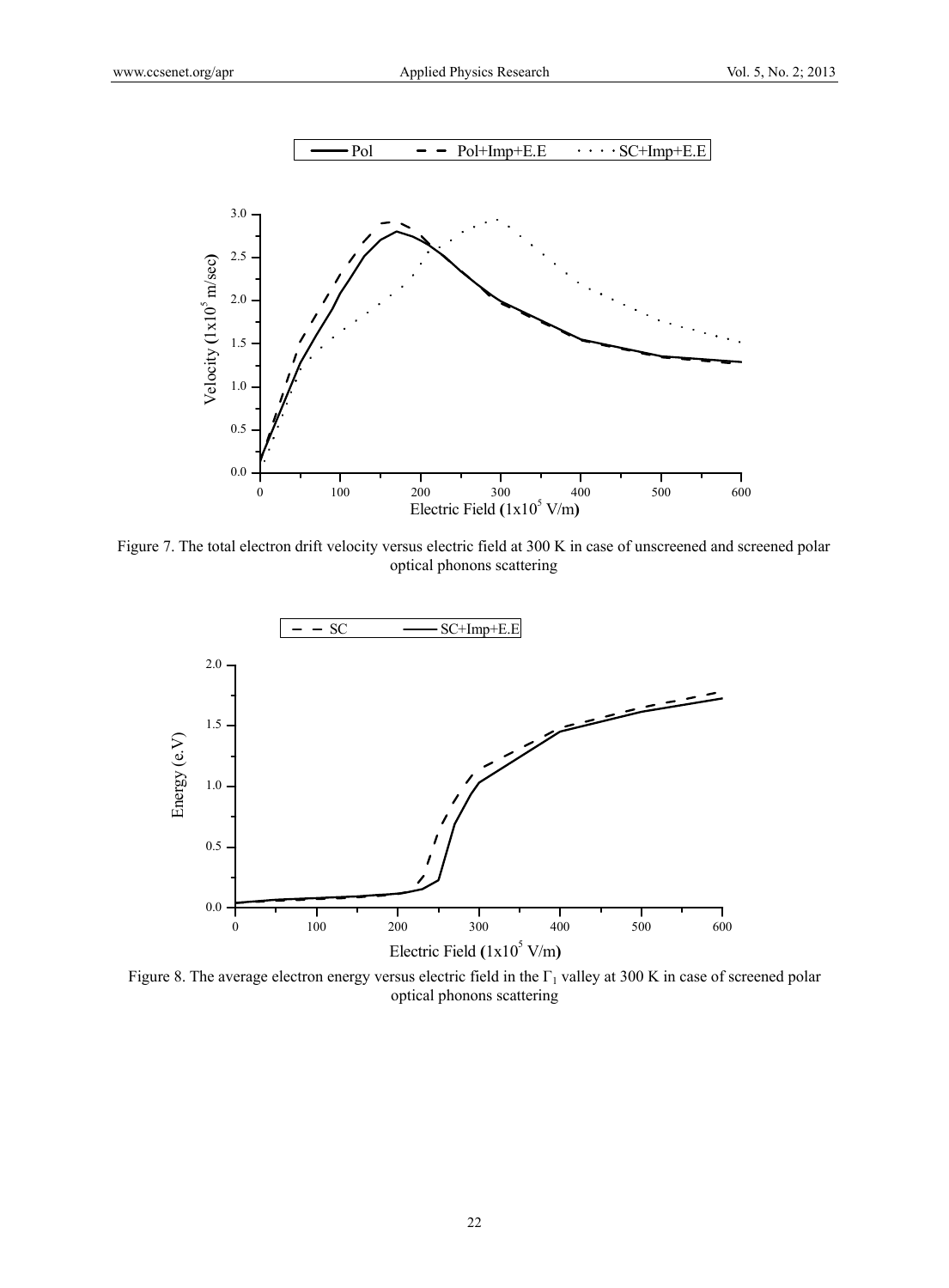| <b>Valley</b>                      | $\Gamma_1$ | Γ,             | L-M   |
|------------------------------------|------------|----------------|-------|
| Valley degeneracy                  |            |                | 6     |
| Effective mass                     | $0.2~m_e$  | $m_e$          | $m_e$ |
| Intervalley energy separation (eV) |            | 19             | 2.1   |
| Energy gap $(eV)$                  | 3.39       | 5 29           | 5.49  |
| Nonparabolicity $(eV^{-1})$        | 0.189      | 0 <sub>0</sub> | 0.0   |

|  | Table 2. The valley parameters corresponding to wurtzite GaN |  |  |  |
|--|--------------------------------------------------------------|--|--|--|
|  |                                                              |  |  |  |

### **4. Conclusions**

The importance of including the dynamic screening in optical polar materials such as GaN increases especially at high carrier densities. We have calculated the screened scattering rate for GaN; the results showed enhancement of the scattering rate at high carrier densities, as a consequence of the strong antiscreening of polar phonon by the free carriers. The drift velocity at a given field increases with carrier concentration while the average energy decreases. This is mainly due to an enhancement of forward scattering rate even though the energy-loss rate is increased accompanied by antiscreening. A full account of hot electron transport in the antiscreening regime was investigated which included the role of charged impurity (statistical screened model) and E-E scattering. E-E scattering and charged impurity scattering leads to a moderation of the influence of antiscreening of polar optical phonon on the electron transport. E-E scattering has little influence on transport properties except leaning the distribution function towards a Maxwellian distribution.

#### **References**

- Abou El-Ela, F. M. (2002). Transport properties of ZnS:Mn at very high electric fields. *Indian J. of Phys., 76A*(4), 361.
- Abou El-Ela, F. M., & Ridley, B. K. (1988). Hot carriers in semiconductor. *USA, Solid State Electronics, 314*, 691. http://dx.doi.org/10.1016/0038-1101(88)90369-3
- Abou El-Ela, F. M., Riddoch, F. A., Davis, M., & Ridley, B. K. (1986). *Proc. Int. Conf. Semiconductor physics, Stockholm*, p.1567.
- Averine, S. V., Kuznetzov, P. I., Zhitov, V. A., & Alkeev, N. V. (2008). Effect of optical excitation level on the MSM-detector high-speed response. *Solid-State Electron, 52*, 618. http://dx.doi.org/10.1109/UWBUS.2008.4669385
- Bruentti, R., Jacoboni, C., Matulionis, A., & Dienys, H. (1985). *Physica, 134B*, 369.
- Butun, S., Gokkavas, M., Yu, H. B., & Ozbay, E. (2006). Dual-color ultraviolet metal-semiconductor-metal AlGaN photodetectors. *Appl. Phys. Lett., 89*, 073503. http://dx.doi.org/10.1063/1.2358206
- Chen, S. Y., & Wang, G. (2008). High-field properties of carrier transport in bulk wurtzite GaN: A Monte Carlo perspective. *Journal of Applied Physics, 103*, 023703. http://dx.doi.org/10.1063/1.2828003
- Doniach, S. (1959). Lattice Screening in Polar Semiconductors. *Proc. Phys. Soc., London, 73*, 849. http://dx.doi.org/10.1088/0370-1328/73/6/303
- Dyson A., & Ridley, B. K. (2008). High-field transport and terahertz generation in GaN. *Journal of Applied Physics, 104*, 113709. http://dx.doi.org/10.1063/1.3032272
- Ehrenreich, H. (1959). Screening effects in polar semiconductors. *J. Phys. Chem. Solids, 8*, 130*.* http://dx.doi.org/10.1016/0022-3697(59)90297-5
- Foutz, B. E., O'Leary, S. K., Shur, M. S., & Eastman, L. F. (1999). Transient electron transport in wurtzite GaN, InN, and AlN. *J. Appl. Phys., 85*, 7727. http://dx.doi.org/10.1063/1.370577
- Gelmont, B., Kim, K., & Shur, M. (1993). Monte Carlo simulation of electron transport in gallium nitride. *J. Appl. Phys., 74*, 1818. http://dx.doi.org/10.1063/1.354787
- Jacoboni, C., & Lugli, P. (1989). *The Monte Carlo method for semiconductor device simulation*. Wien: Springer-Verlag.